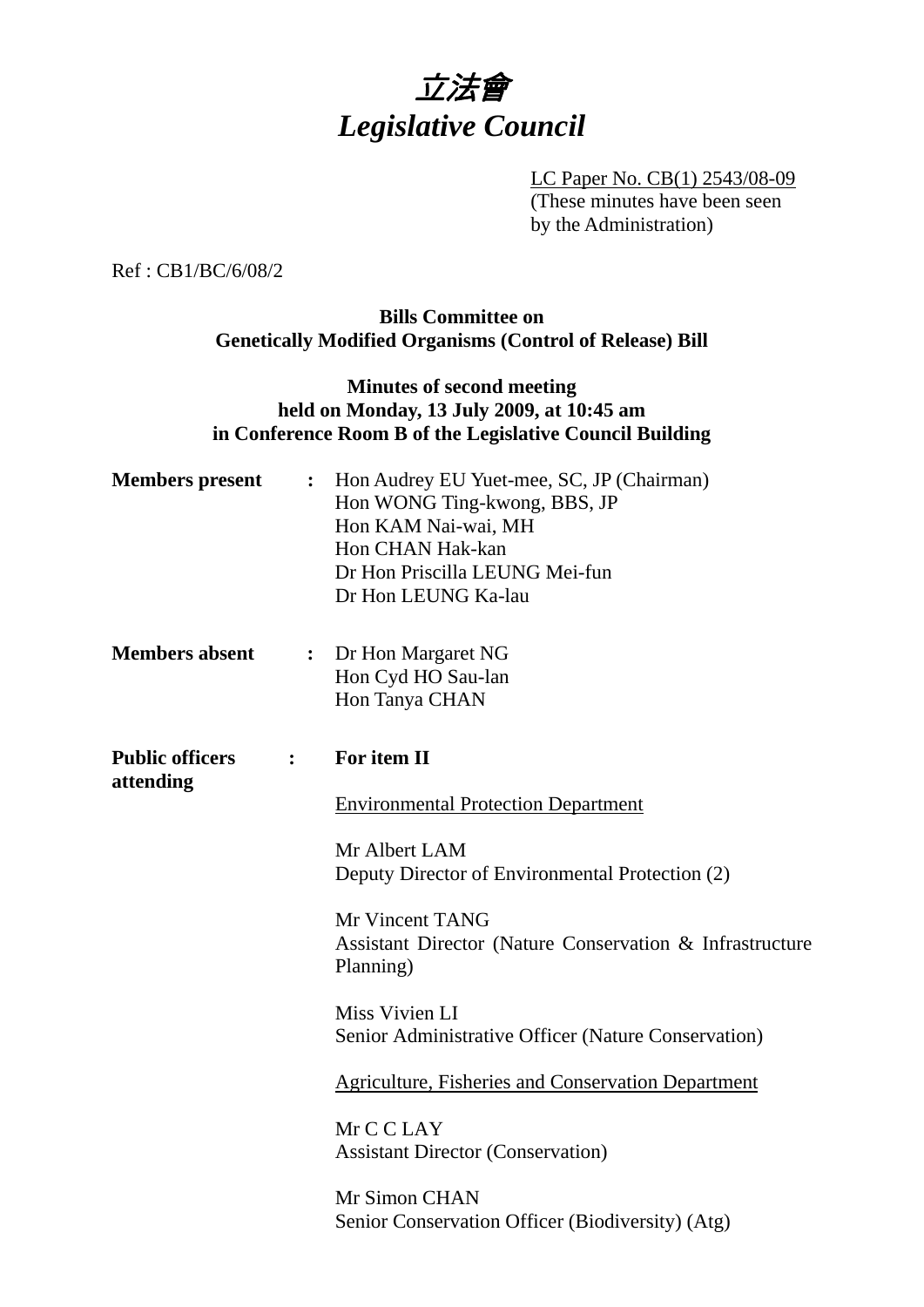|                                            |                                                        | Department of Justice                                      |  |
|--------------------------------------------|--------------------------------------------------------|------------------------------------------------------------|--|
|                                            |                                                        | <b>Ms Mabel CHEUNG</b><br><b>Senior Government Counsel</b> |  |
|                                            |                                                        | Miss Elaine NG<br><b>Government Counsel</b>                |  |
| <b>Clerk in attendance :</b> Miss Becky YU |                                                        | Chief Council Secretary (1)1                               |  |
| <b>Staff in attendance</b>                 | : Miss Kitty CHENG<br><b>Assistant Legal Adviser 5</b> |                                                            |  |
|                                            |                                                        | Mrs Mary TANG<br>Senior Council Secretary (1)2             |  |

 The Chairman informed members that Dr Priscilla LEUNG had withdrawn from the membership of the Bills Committee.

- **I.** Confirmation of minutes<br>(LC Paper No. CB(1) 2069/08-09 - Minutes of the meeting held on 19 June 2009)
- 2. The minutes of the meeting held on 19 June 2009 were confirmed.

| П. | <b>Meeting with the Administration</b>                                       |                                   |
|----|------------------------------------------------------------------------------|-----------------------------------|
|    | $(LC$ Paper No. $CB(1)$ 2224/08-09(01) — Background brief on Genetically     |                                   |
|    |                                                                              | Modified Organisms (Control of    |
|    |                                                                              | Release) Bill                     |
|    | LC Paper No. $CB(1)$ 2224/08-09(02) — Assistant Legal Adviser's letter dated |                                   |
|    |                                                                              | 2 July 2009 to the Administration |
|    | LC Paper No. $CB(1)$ 2224/08-09(03) — Administration's                       | response<br>to                    |
|    |                                                                              | $CB(1)$ 2224/08-09(02))           |
|    | Background information on the Bill                                           |                                   |
|    |                                                                              |                                   |
|    | (LC Paper No. CB(3) 624/08-09                                                | $-$ The Bill                      |
|    | Ref: EP 86/21/25 (09) Pt.8                                                   | — The Legislative Council Brief   |
|    | LC Paper No. LS 77/08-09                                                     | - Legal Service Division Report)  |

3. The Committee deliberated (Index of proceedings attached at **Annex A**).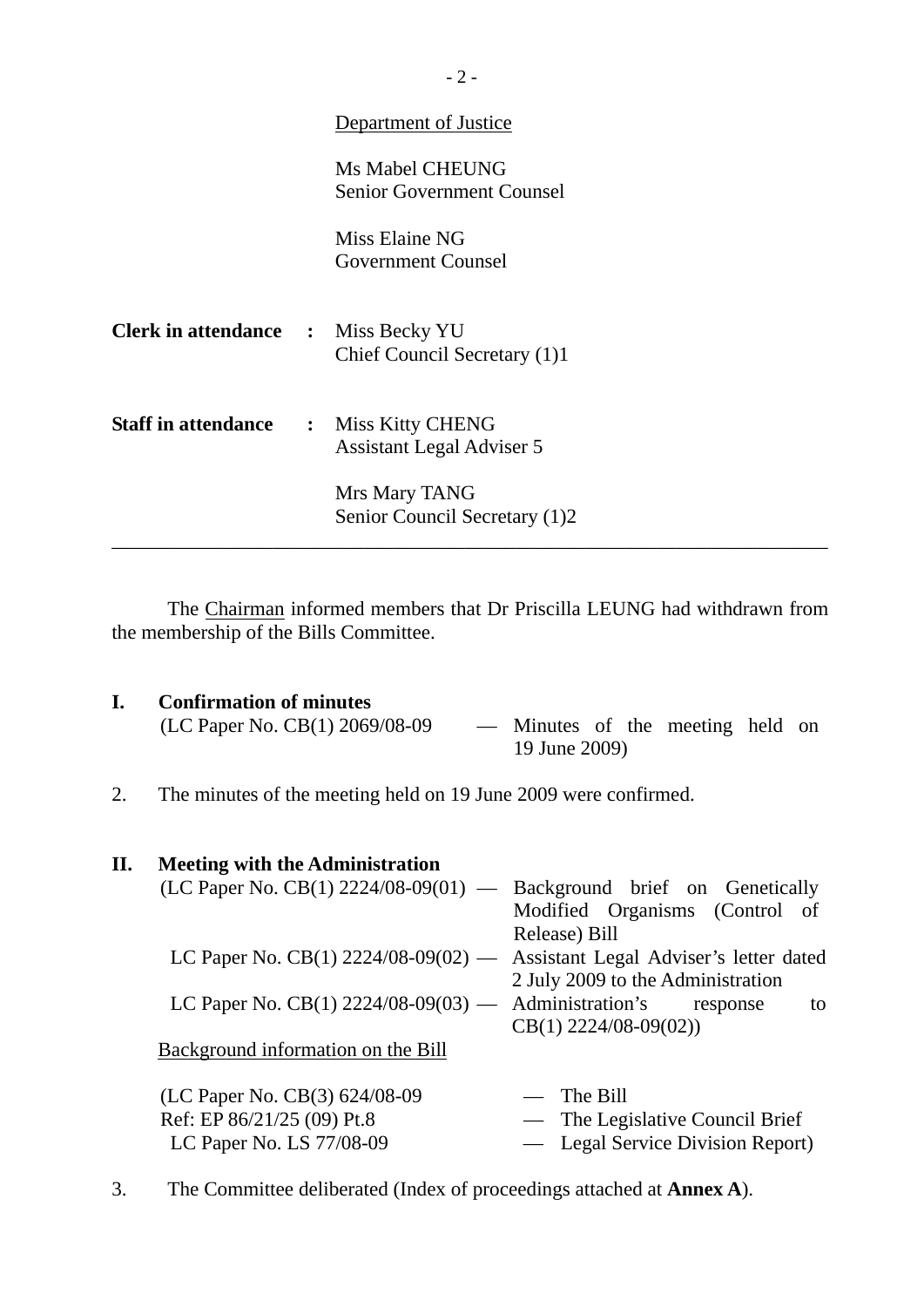- 4. The Administration was requested to
	- (a) consider replacing the word "may" in clause 43(1) with "shall" if it was the Administration's intention to set up the expert group; and
	- (b) advise the proposed composition of the expert group.

5. Members agreed to hold further meetings on 8 and 27 October 2009. Members also agreed that deputations would be invited to express their views on the Bill at the meeting on 8 October 2009.

- 3 -

## **III. Any other business**

6. There being no other business, the meeting ended at 12:05 pm.

Council Business Division 1 Legislative Council Secretariat 3 September 2009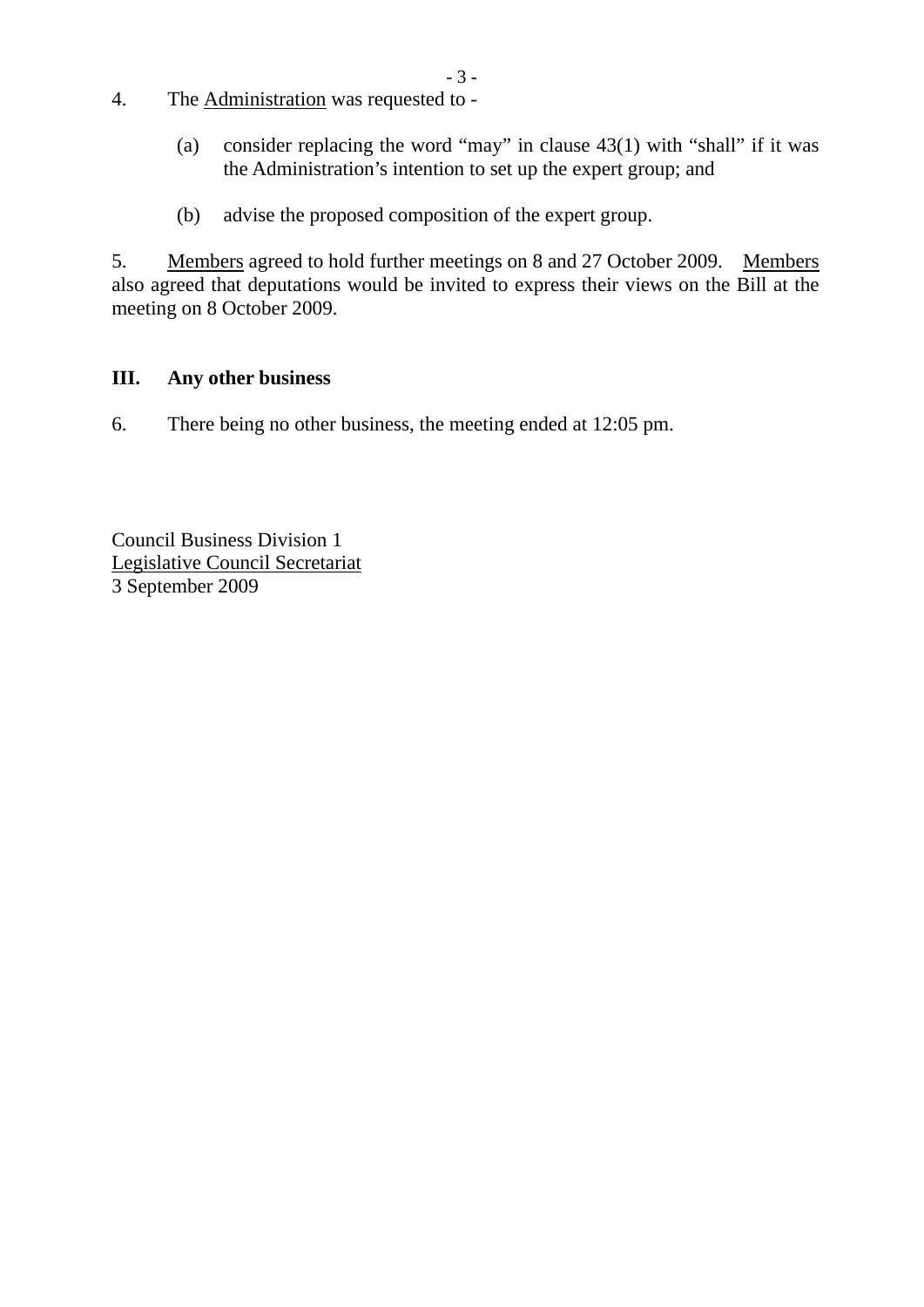### **Bills Committee on Genetically Modified Organisms (Control of Release) Bill**

### **Proceedings of the meeting on Monday, 13 July 2009, at 10:45 am in Conference Room B of the Legislative Council Building**

| <b>Time marker</b>                      | <b>Speaker</b>                                   | Subject(s)                                                                                                                                                                                                                                                                                                                                                                                                                                                                                                                                                                                                                                                                                                                                                                                            | <b>Action required</b> |  |
|-----------------------------------------|--------------------------------------------------|-------------------------------------------------------------------------------------------------------------------------------------------------------------------------------------------------------------------------------------------------------------------------------------------------------------------------------------------------------------------------------------------------------------------------------------------------------------------------------------------------------------------------------------------------------------------------------------------------------------------------------------------------------------------------------------------------------------------------------------------------------------------------------------------------------|------------------------|--|
| Agenda Item I - Confirmation of minutes |                                                  |                                                                                                                                                                                                                                                                                                                                                                                                                                                                                                                                                                                                                                                                                                                                                                                                       |                        |  |
| 000001 - 000025                         | Chairman                                         | <b>Members</b><br>noted<br>the<br>withdrawal<br>of<br>Dr Priscilla LEUNG<br>from<br>the<br>membership of the Bills Committee<br>The minutes of the meeting held on<br>19 June 2009 were confirmed (LC Paper<br>No. CB(1) 2069/08-09)                                                                                                                                                                                                                                                                                                                                                                                                                                                                                                                                                                  |                        |  |
|                                         | Agenda Item II - Meeting with the Administration |                                                                                                                                                                                                                                                                                                                                                                                                                                                                                                                                                                                                                                                                                                                                                                                                       |                        |  |
| 000026 - 001523                         | Chairman<br>Administration                       | Power-point<br>presentation<br>the<br>on<br>Genetically<br>Modified<br>Organisms<br>(Control of Release) Bill (the Bill) (LC<br>Paper No. CB(1) 2266/08-09(01))                                                                                                                                                                                                                                                                                                                                                                                                                                                                                                                                                                                                                                       |                        |  |
| 001524 - 002320                         | Dr LEUNG Ka-lau<br>Administration                | Dr LEUNG Ka-lau's enquiries -<br>(a) the impact of the proposed control of<br>genetically<br>modified<br>organisms<br>(GMOs) on Hong Kong; and<br>(b) the need for legislative control and<br>the associated penalties given the<br>limited scale of farming in Hong<br>Kong<br>Administration's response -<br>(a) the extension of control of GMOs<br>under the Cartegena Protocol on<br>Biosafety (the Protocol) to Hong<br>Kong would not have much impact<br>as there were not many genetically<br>modified (GM) crops grown in Hong<br>Kong, except for some GM papayas<br>originating from Hawaii which were<br>grown in Hong Kong;<br>$(b)$ the<br>proposed<br>extension<br>would<br>demonstrate<br>Hong<br>Kong's<br>commitment in cooperation with the<br>international community to protect |                        |  |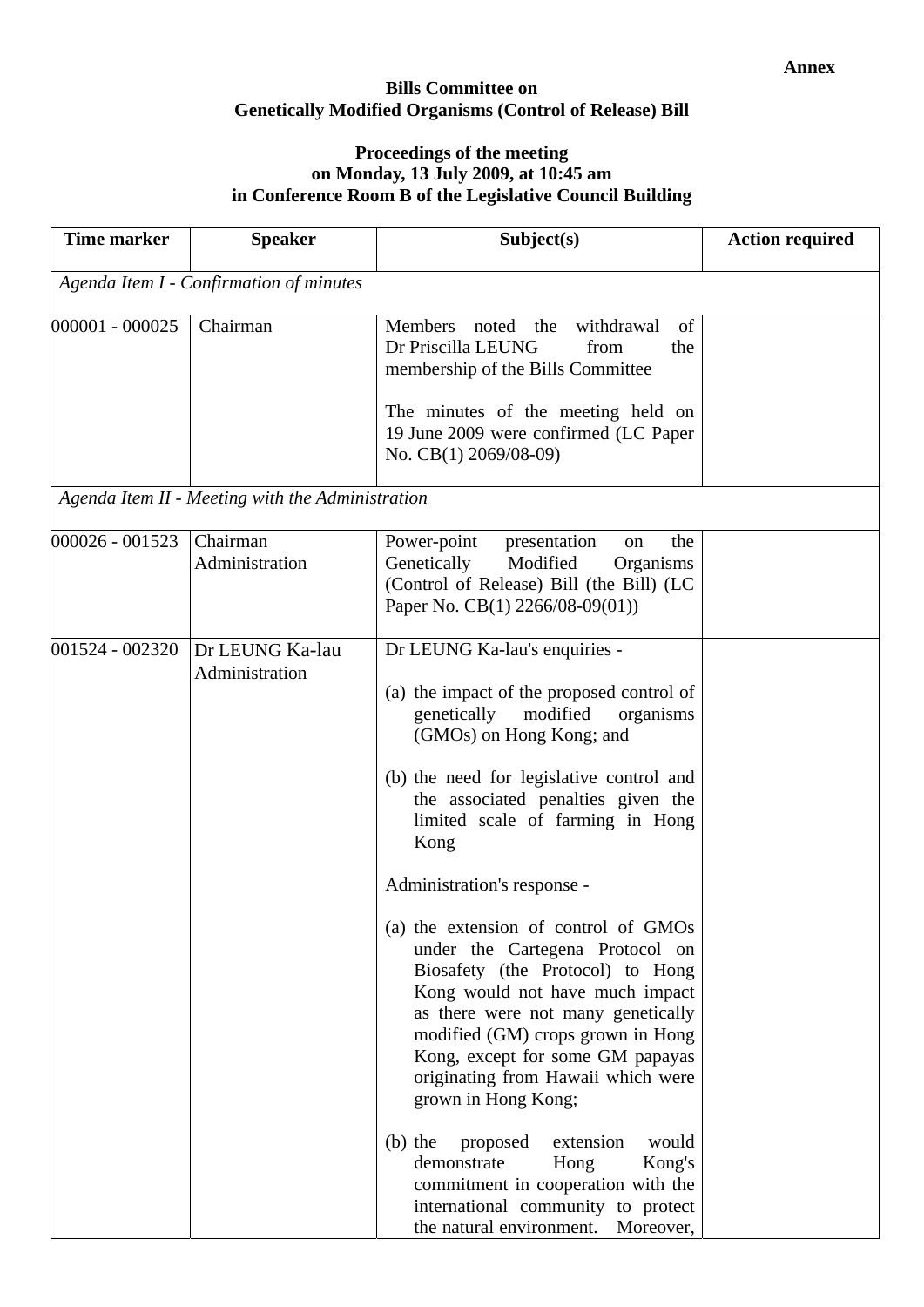| <b>Time marker</b> | <b>Speaker</b>                               | - 2 -<br>Subject(s)                                                                                                                                                                                                                                                                        | <b>Action required</b> |
|--------------------|----------------------------------------------|--------------------------------------------------------------------------------------------------------------------------------------------------------------------------------------------------------------------------------------------------------------------------------------------|------------------------|
|                    |                                              | as an international city, Hong Kong<br>was expected to share international<br>obligations relating to the protection<br>and sustainable use of biological<br>diversity; and                                                                                                                |                        |
|                    |                                              | (c) the control on GMOs aimed at<br>protecting the biodiversity in Hong<br>Kong. Hence, there was a need to<br>introduce measures to regulate,<br>the<br>and<br>control<br>risks<br>manage<br>associated with the use and release of<br>GMOs into the environment by way<br>of legislation |                        |
| 002321 - 002755    | Mr CHAN Hak-kan<br>Administration            | Mr CHAN Hak-kan's enquiries -                                                                                                                                                                                                                                                              |                        |
|                    |                                              | (a) whether<br>United<br>the<br><b>States</b><br>and<br>European countries were Parties to<br>the Convention and Protocol; and                                                                                                                                                             |                        |
|                    |                                              | enforcement<br>the<br>control<br>and<br>(b)<br>mechanisms given that seeds of<br>GMOs could be easily brought back<br>and grown in Hong Kong                                                                                                                                               |                        |
|                    |                                              | Administration's response -                                                                                                                                                                                                                                                                |                        |
|                    |                                              | (a) while most of the European countries<br>were Parties to the Convention and<br>Protocol, the United States had yet to<br>ratify as a Party;                                                                                                                                             |                        |
|                    |                                              | (b) the purpose of the Bill was to control<br>trans-boundary movement of GMOs<br>for intentional introduction into the<br>environment. Unintentional release<br>of GMOs into the environment<br>would not be caught under the Bill;<br>and                                                 |                        |
|                    |                                              | (c) the Director of Agriculture, Fisheries<br>Conservation (DAFC)<br>and<br>was<br>empowered under the Bill to remove<br>GMOs which would pose risk to<br>biological diversity                                                                                                             |                        |
| 002756 - 003940    | Mr KAM Nai-wai<br>Administration<br>Chairman | Mr KAM Nai-wai's enquiry on the<br>coverage of the Bill                                                                                                                                                                                                                                    |                        |
|                    |                                              | Administration's explanation -                                                                                                                                                                                                                                                             |                        |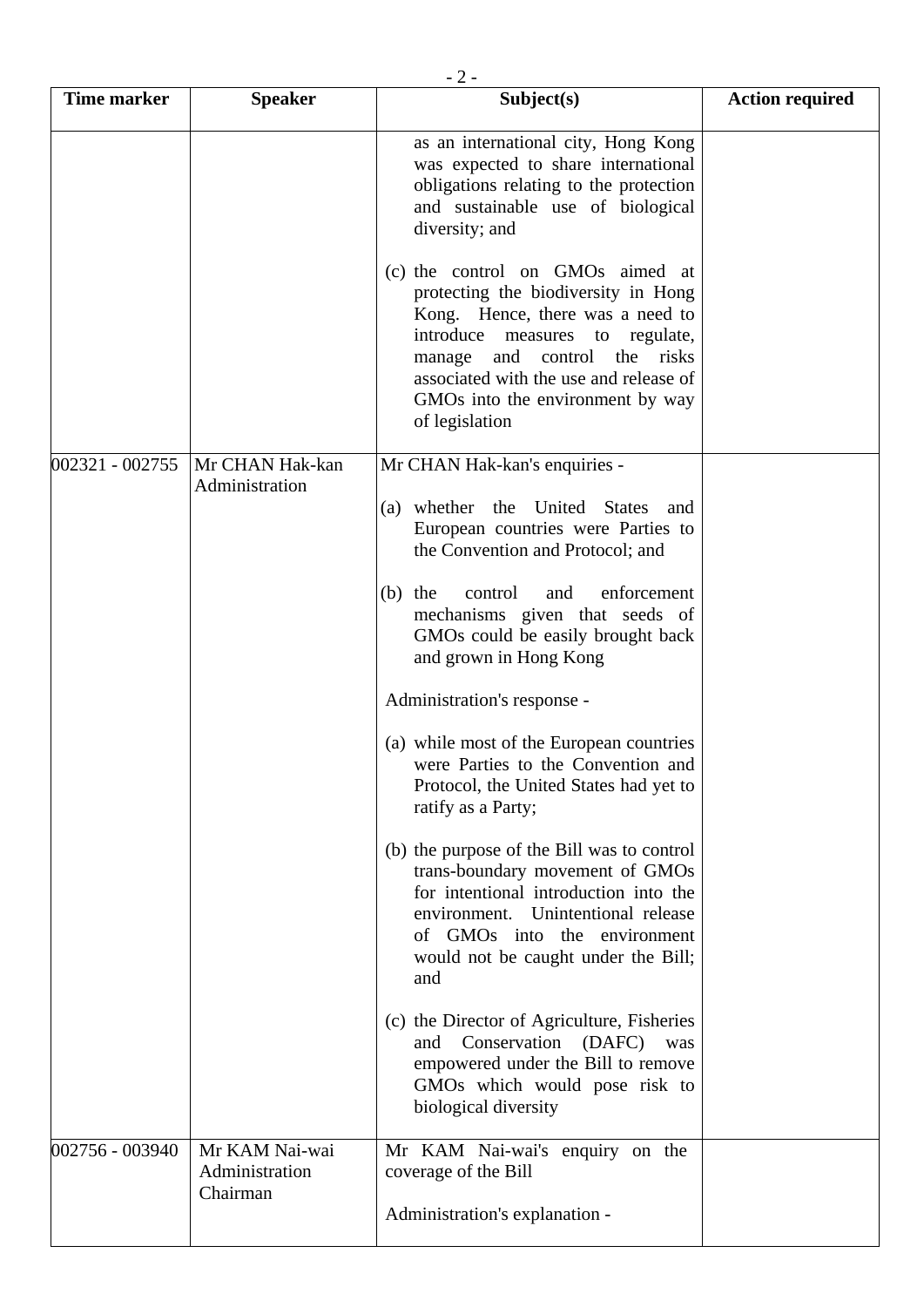| <b>Time marker</b> | <b>Speaker</b>             | - J -<br>Subject(s)                                                                                                                                                                                                                                                                                                                                                                                 | <b>Action required</b> |
|--------------------|----------------------------|-----------------------------------------------------------------------------------------------------------------------------------------------------------------------------------------------------------------------------------------------------------------------------------------------------------------------------------------------------------------------------------------------------|------------------------|
|                    |                            | (a) through genetic modification, GMOs<br>could attain certain properties, such<br>as resistance to insecticides or a<br>flowering<br>longer<br>period.<br>Cross-fertilization of these GMOs<br>with their counterparts in the natural<br>environment (e.g., by way of insect<br>pollination) might change the genetic<br>composition of the natural<br>breed<br>and adversely affect biodiversity; |                        |
|                    |                            | (b) the extension of the Convention and<br>the Protocol to Hong Kong aimed at<br>protecting the biological diversity.<br>GM food and its safety were outside<br>the scope of the Protocol and hence<br>the Bill; and                                                                                                                                                                                |                        |
|                    |                            | (c) the main objective of the Bill was to<br>regulate the release of GMOs into the<br>environment and not "contained use".<br>The latter mainly referred to the use<br><b>GMOs</b><br>by<br>οf<br>researchers<br>in<br>laboratories, under which approval<br>from DAFC was not required.<br>The<br>same would apply to import of<br>GMOs for "contained use"                                        |                        |
| 003941 - 005518    | Chairman<br>Administration | Mr WONG Ting-kwong Mr WONG Ting-kwong's concerns -<br>(a) risks associated with the inadvertent<br>release<br><b>GMOs</b><br>of<br>into<br>the<br>environment<br>during<br>transit<br><b>or</b><br>transhipment;<br>(b) penalties for contravention of the                                                                                                                                          |                        |
|                    |                            | provisions in the Bill;<br>(c) need for clarity in respect of the<br>enforcement provisions; and                                                                                                                                                                                                                                                                                                    |                        |
|                    |                            | (d) impact of the legislative control on<br>the affected trades                                                                                                                                                                                                                                                                                                                                     |                        |
|                    |                            | Administration's explanation -                                                                                                                                                                                                                                                                                                                                                                      |                        |
|                    |                            | (a) the legislative control did not apply<br>to GMOs in transit or transhipment;                                                                                                                                                                                                                                                                                                                    |                        |
|                    |                            | (b) section $7(2)$ of the Bill provided that<br>"a person must not knowingly import<br>a GMO that is intended for release                                                                                                                                                                                                                                                                           |                        |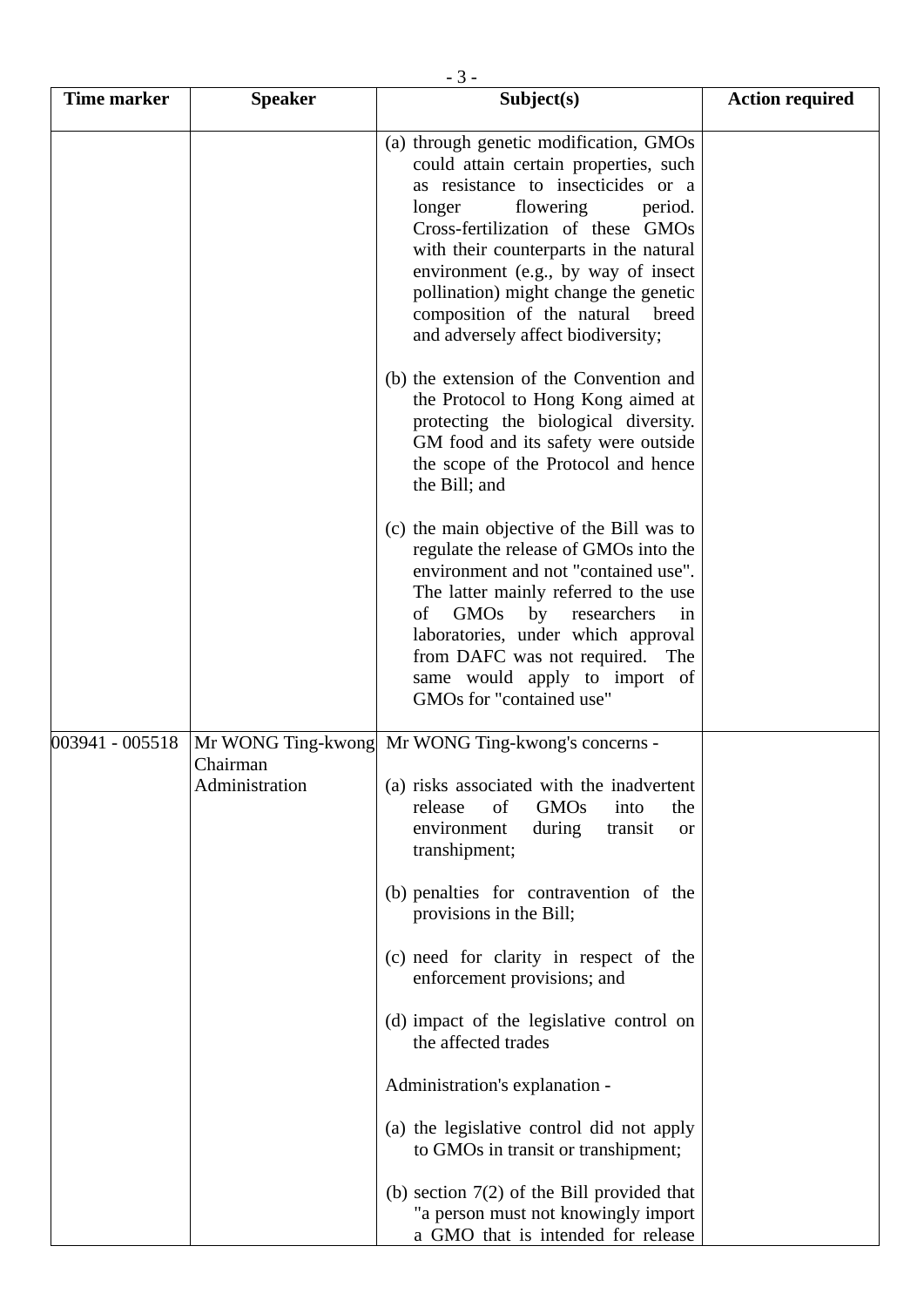| Time marker     | <b>Speaker</b>                                | - 4 -<br>Subject(s)                                                                                                                                                                                                                                                                                                                                              | <b>Action required</b> |
|-----------------|-----------------------------------------------|------------------------------------------------------------------------------------------------------------------------------------------------------------------------------------------------------------------------------------------------------------------------------------------------------------------------------------------------------------------|------------------------|
|                 |                                               | unless".<br>environment<br>the<br>into<br>Hence, a GMO which was in transit<br>or transhipment but unintentionally<br>released into the environment would<br>not be caught under the Bill;                                                                                                                                                                       |                        |
|                 |                                               | (c) the provisions in the Bill were in line<br>with the requirements<br>of the<br>Protocol, which applied across the<br>board to the 156 Parties;                                                                                                                                                                                                                |                        |
|                 |                                               | (d) many Hong Kong's trading partners<br>were also Parties to the Protocol and<br>hence these traders already had to<br>comply with the relevant laws in<br>exporting GMOs to these places<br>Although the United States<br>now.<br>was a not a Party, it still had to<br>comply with the obligations when<br>trading with other Parties to the<br>Protocol; and |                        |
|                 |                                               | (e) assistance and guidance would be<br>provided to the affected trades to<br>facilitate compliance with the Bill                                                                                                                                                                                                                                                |                        |
| 005519 - 010310 | Dr LEUNG Ka-lau<br>Chairman<br>Administration | Dr LEUNG Ka-lau's queries -<br>(a) clause 4 provided that the<br>Bill<br>applied to the Government<br>but<br>neither the Government nor any<br>public officer would be liable for<br>prosecution for an offence under the<br>Bill; and                                                                                                                           |                        |
|                 |                                               | (b) measures<br>guard<br>to<br>against<br>non-compliance by the Government                                                                                                                                                                                                                                                                                       |                        |
|                 |                                               | Administration's explanation -                                                                                                                                                                                                                                                                                                                                   |                        |
|                 |                                               | (a) the drafting of clause 4 was in line<br>with similar provisions in existing<br>Ordinances;                                                                                                                                                                                                                                                                   |                        |
|                 |                                               | Ordinances<br>(b) there<br>other<br>were<br>governing the way in which public<br>officers should discharge their duties;<br>and                                                                                                                                                                                                                                  |                        |
|                 |                                               | (c) The Government would comply with<br>the provisions in the Bill                                                                                                                                                                                                                                                                                               |                        |